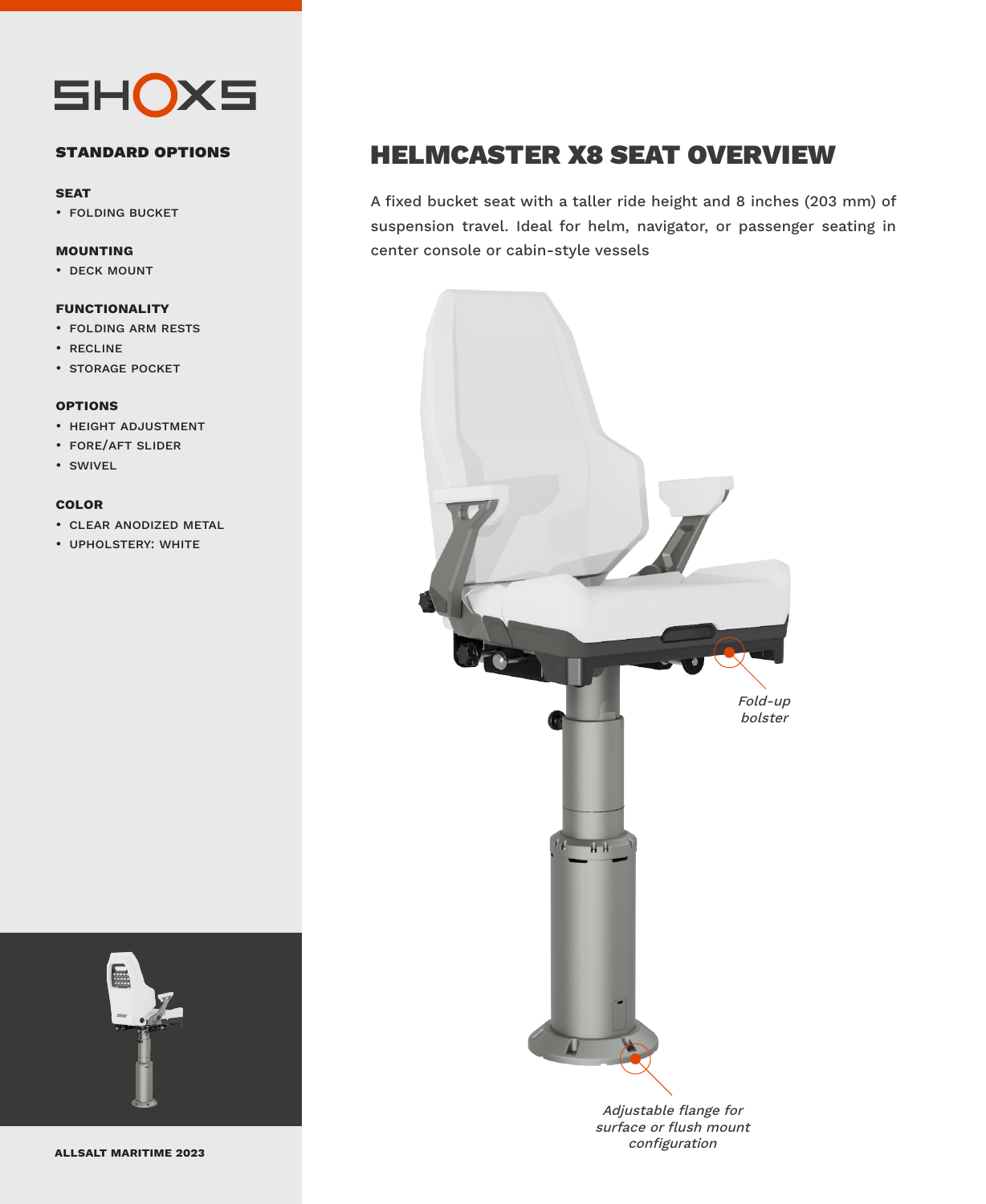



### SPECIFICATIONS: SHOXS HELMCASTER X8

| <b>SUSPENSION TRAVEL</b> | $203$ mm / 8 in                                              |
|--------------------------|--------------------------------------------------------------|
| <b>BASE WEIGHT</b>       | 35 kg / 77 lb                                                |
| <b>MATERIAL</b>          | Fiber reinforced composite, 316 SS, anodized aluminum        |
| <b>UPHOLSTERY</b>        | Waterproof Marine Vinyl, UV Stable and Mold Resistant, White |
| <b>MOUNTING</b>          | Deck                                                         |